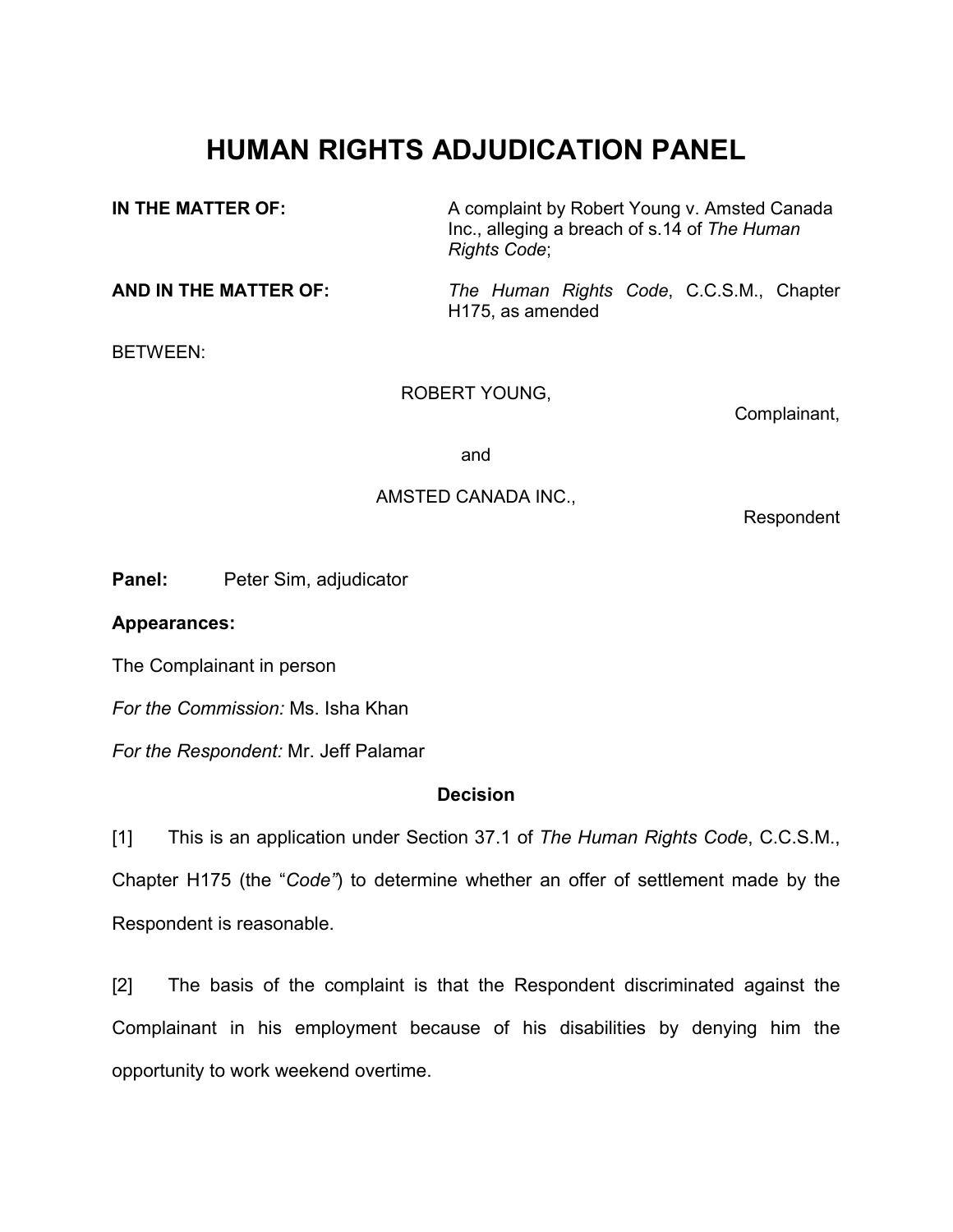[3] The Respondent operates a foundry. The Complainant began to work for the Respondent as a mould finished and then as a pourer.

[4] In May 2011, the Complainant experienced chest pains and low blood pressure while at work. He was placed on short-term disability and when he returned to work, he was under a permanent restriction of staying out of extreme heat.

[5] The Complainant applied for and was given a position as a crane operator. He says that there was no special consideration given to him and he received it through the normal bidding process under the collective agreement. However, it did have the effect of accommodating his heat restriction, as the crane was a climate-controlled environment.

[6] In July 2012, the Complainant injured his shoulder and suffered rotator cuff injury and nerve root irritation. He was placed on short-term disability and returned to work under some temporary restrictions regarding lifting.

[7] The complaint was filed on October 9, 2012. The complaint refers to a number of incidents in 2012 where the Respondent is alleged to have questioned the Complainant's heat restriction or disciplined him for refusing work, which was outside his heat restriction. The Commission has considered these allegations and they do not form part of the complaint referred to adjudication.

[8] The Complainant continued to work for the Respondent until May 2013, when his employment was terminated in circumstances, which are not relevant to this complaint.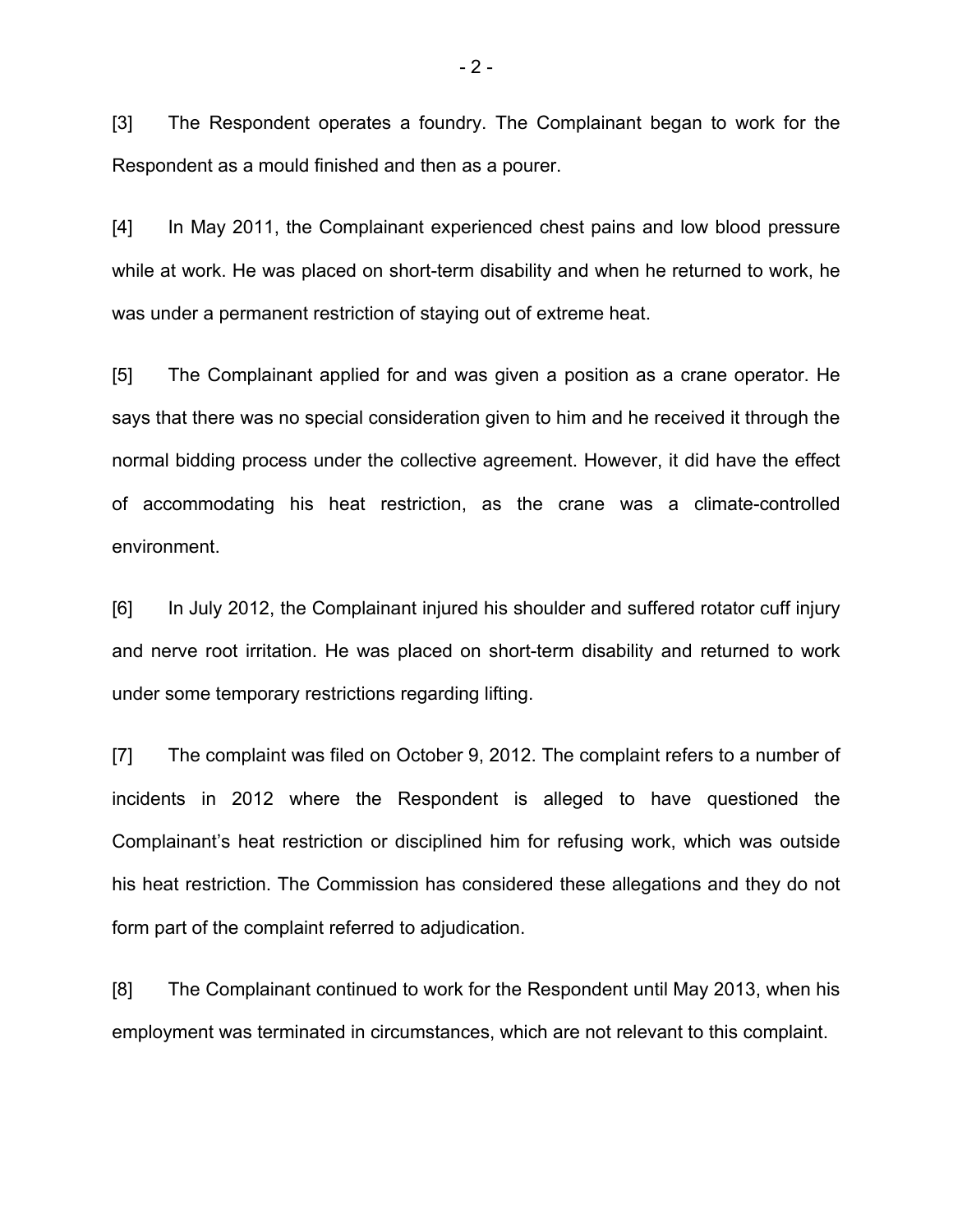[9] The Commission staff investigated the complaint and the investigator prepared a report, which concluded that the Complainant had disabilities of rotator cuff strain, nerve root disability and extreme heat intolerance. The report went on to state that:

> The Complainant's disabilities were not a factor in his discipline and termination and he was accommodated during regular work hours. His disabilities were a factor in the Respondent's decision to deny him overtime, therefore the Complainant has established a prima facie case of discrimination ….

[10] The Commission adopted the recommendations of the investigator and referred the case to mediation. When mediation failed to reach a settlement, the Commission requested the appointment of an adjudicator under section 29(3)(a) of the *Code.*

[11] In this hearing, I have proceeded on the basis that the subject of the complaint is the complaint in the form approved by the Commission. The only subject of the complaint is therefore the allegation that the Respondent discriminated against the Complainant by denying him overtime to which he was entitled.

[12] The Respondent has made an offer of settlement in the following terms:

1. Acknowledgement - With the benefit of hindsight and the clear objectivity that can come from the passage of time, my client apologizes for not more thoroughly investigating what weekend overtime work opportunities Mr. Young could have been capable of working.

2. Compensation for injury to dignity, etc.- My client is prepared to provide a payment of \$5,000 as general damages to compensate for injury to dignity, self-respect and hurt feelings.

3. Compensation for financial loss —The objective records of overtime worked do not seem to support any claim for lost overtime, but despite that and in good faith, my client is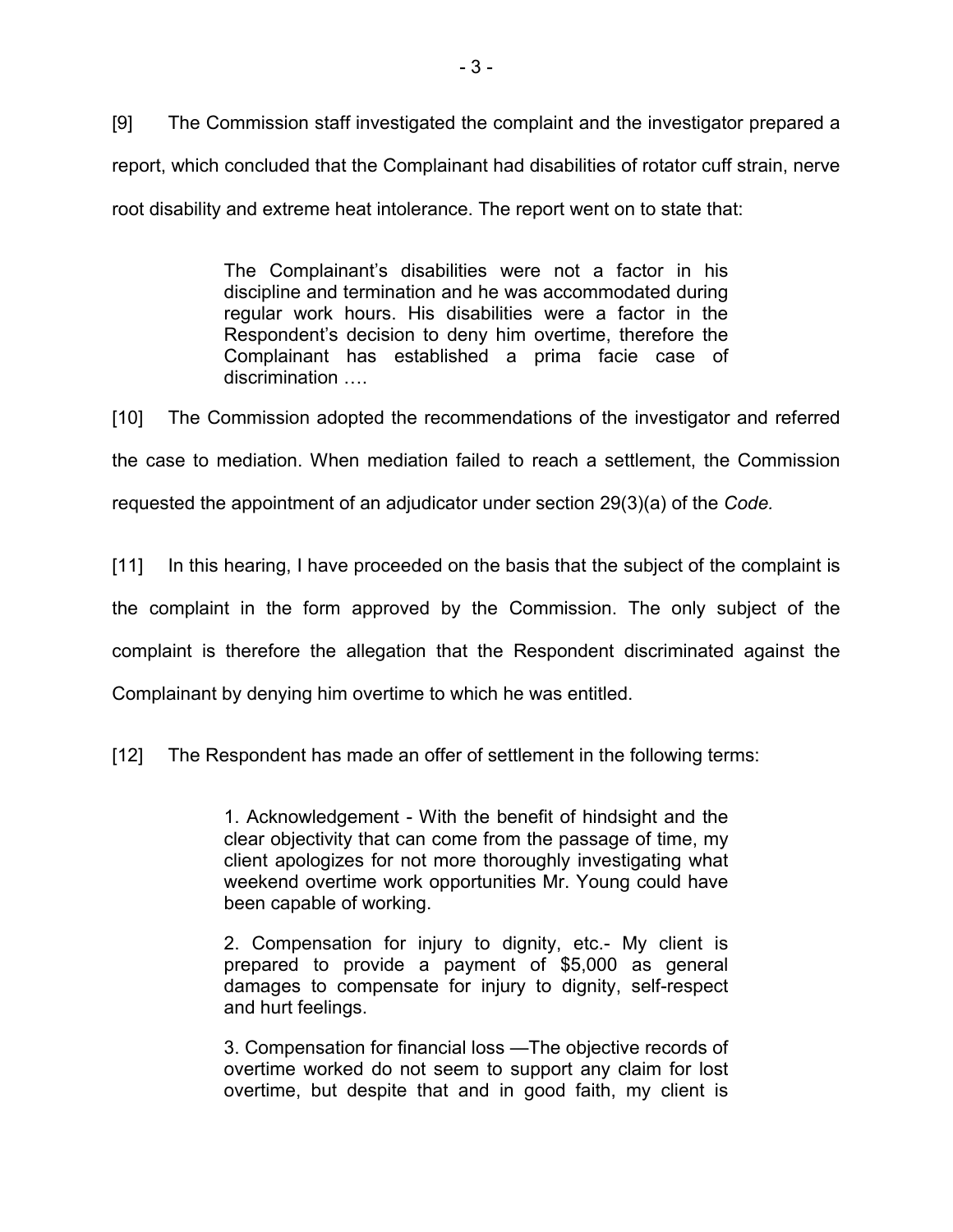prepared to provide a payment of \$5,000 (gross and subject to required deductions). In our respectful view that would be more than fair compensation for any losses arising from the alleged discrimination.

4. Securing future compliance with the Code - My client is absolutely committed to learning from what took place and doing whatever it properly can to live up to its legal obligations and beyond. As to the public interest in ongoing human rights, my client has always been and remains 100% committed to maintaining human rights in its practices. To help with that, it as no problem whatsoever in having a reasonable number of human resources/management personnel attend human rights training offered by the Commission, within six (6) months of the resolution of this complaint. At minimum this would include the Human Resources Manager responsible for the Winnipeg operation. The Company would also undertake its own internal review and evolution of practice and policy, assisted by legal counsel as may be required, which would also be completed within six (6) months of the resolution of the complaint.

[13] A number of cases have now been decided under Section 37.1 and the basic principles are clear. An adjudicator under Section 37.1 must consider the remedies available under each paragraph subsection 43(2) of the *Code* and determine if the offer reasonably approximates what an adjudicator might award after a hearing*.*

[14] Paragraph 43(2)(a) permits an adjudicator to direct a Respondent to do or refrain from doing anything in order to secure compliance with the *Code* or make just amends for the contravention. The Respondent has apologized to the Complainant and has given an undertaking to have human resources and management personnel attend human rights training and to undertake its own internal review. All of this is to be completed within 6 months.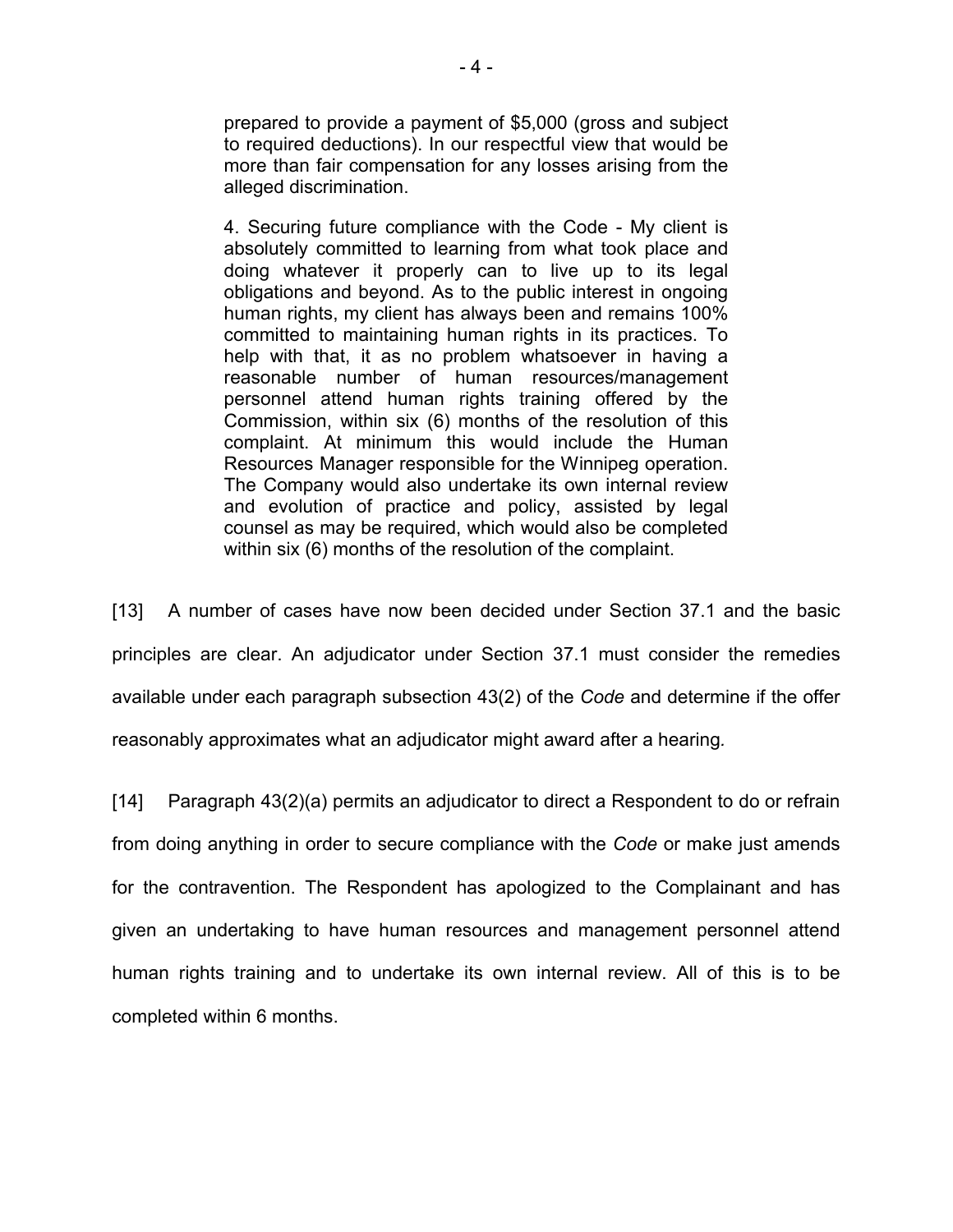[15] Counsel for the Commission advised that the Commission was satisfied with these undertakings. She noted that the undertakings were specific both with respect to the persons who would receive training and with respect to the time limits within which the training would be completed. Remedies of this nature are primarily the concern of the Commission and the Complainant did not take a position on this point. I find that this aspect of the offer was reasonable.

[16] There is nothing in this case which would justify an award of exemplary damages under paragraph 43(2)(d) or an affirmative action program under paragraph 43(2)(e).

[17] The submission of the Respondent includes a list of damage awards under paragraph 43(2)(c) for damages for injury to dignity, feelings or self-respect from 1998 to 2015. The awards in cases involving failure to provide reasonable accommodation for disabilities have ranged from \$2,000.00 to \$10,000.00. I find that the offer of \$5,000.00 reasonably approximates what an adjudicator might be expected to order.

[18] The portion of the offer on which there is substantial disagreement is the award under paragraph 43(2)(b) for financial losses sustained because of the contravention of the code. The measure of this loss was the overtime pay that the Complainant might have received if the Respondent had not discriminated against him when assigning overtime.

[19] It was explained that under the collective agreement, employees volunteer to work overtime by signing a sheet. The Respondent then assigns overtime work on the basis of qualifications and seniority. If a sufficient number of qualified employees do not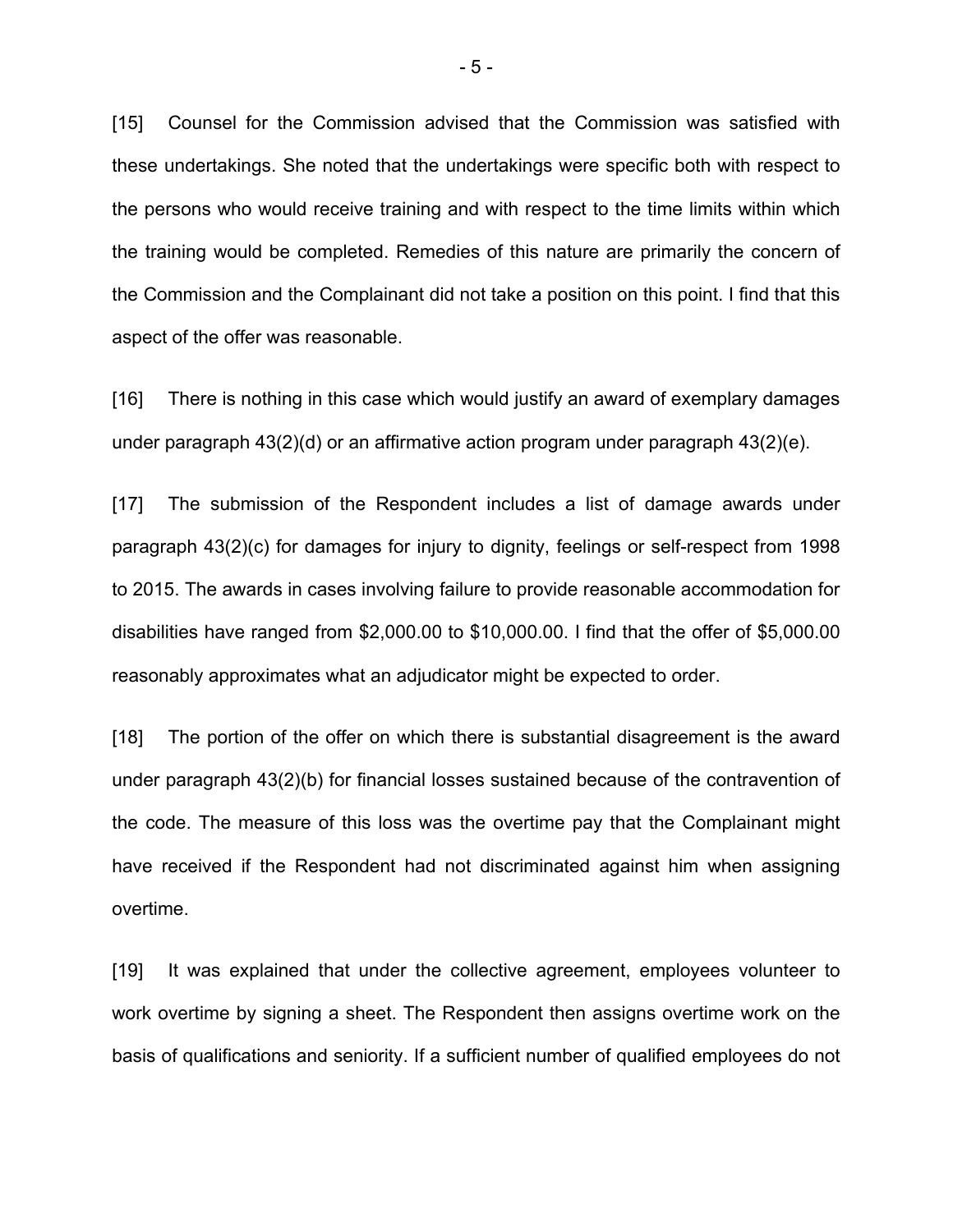volunteer to work overtime, the employer may require additional employees to work overtime.

[20] The calculation of the overtime pay that the Complainant might have earned involves multiple factors, including:

- $\circ$  The Complainant's base rate of pay and the formula for calculating overtime pay;
- $\circ$  The period over which the Complainant was discriminated against in the assignment of overtime;
- $\circ$  How much overtime was available during the applicable period in positions for which the Complainant was qualified;
- o Whether the Complainant signed up for overtime on a particular weekend;
- $\circ$  Whether the Complainant had sufficient seniority to be entitled to overtime on a particular weekend;
- o How much overtime the Complainant actually worked.

[21] There is no agreement between the parties on any of these factors except the first.

[22] The submission of the Commission states that the relevant period for computing lost overtime was from August 15, 2012 to February 2013. After February 2013, the Commission says that the Respondent began offering the Complainant additional overtime until the end of his employment. The Commission says that its investigator has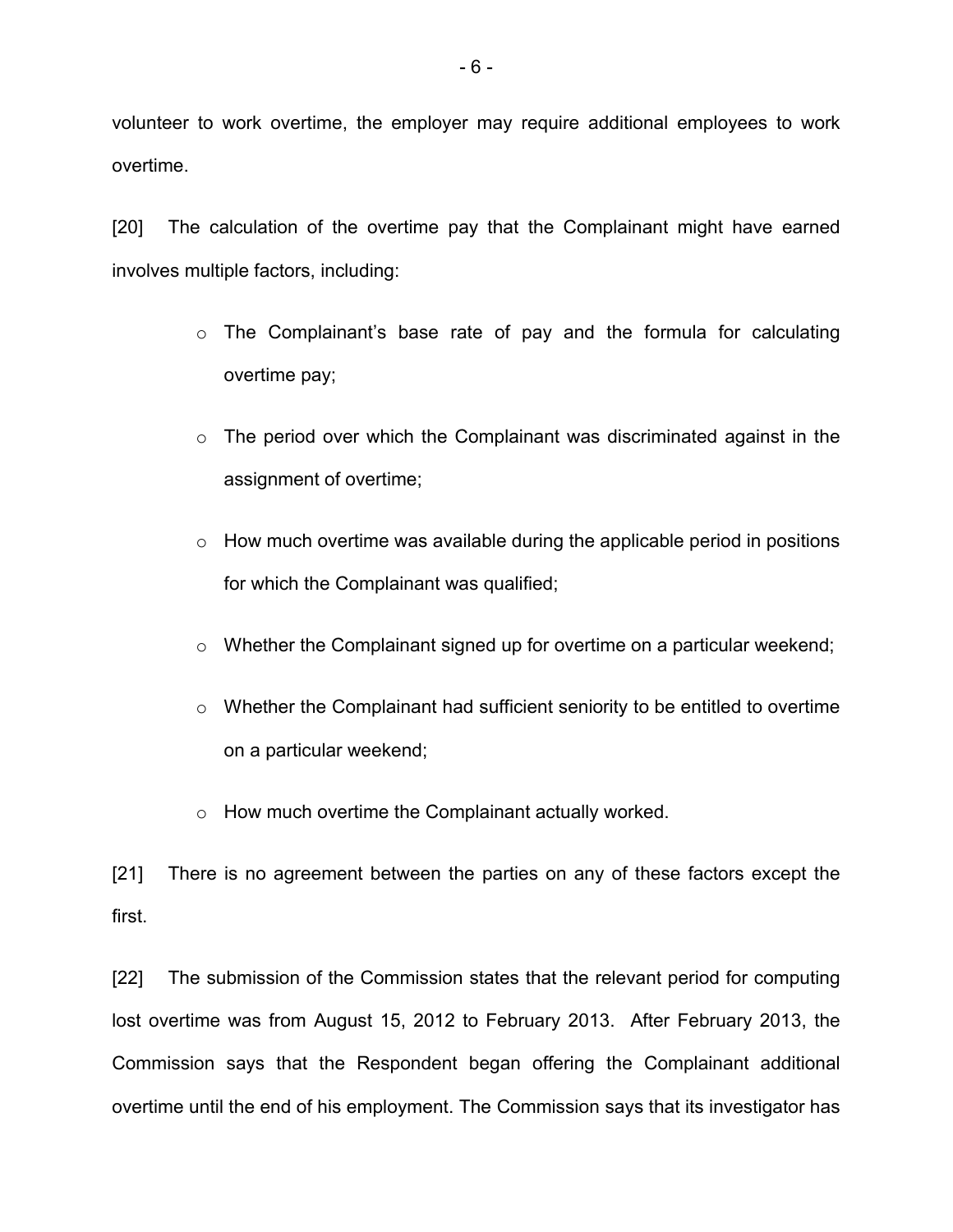reviewed the overtime records provided by the Respondent and is satisfied that the offer of \$5,000.00 approximates what an adjudicator would award at a hearing.

[23] The Respondent submits that loss of overtime should be calculated by comparing the overtime worked by the Complainant during a base line period from January to May 2011 with the overtime worked after September 2011. Between May and September 2011, the Complainant was off work on short-term disability. He returned to work with permanent heat restriction after September 2011 and it is after this period that the Respondent says that accommodation should have been offered.

[24] The Respondent says that the Complainant only worked 8 hours of overtime during the baseline period and was in fact offered much more overtime during the subsequent period. The Respondent alleges that overtime work in positions for which the Complainant was qualified was not available every weekend, the Complainant did not sign up for overtime every weekend and he did not have sufficient seniority to be entitled to all the overtime he requested. The Respondent maintains that the records do not support any claim for lost overtime but is prepared to offer the sum of \$5,000.00 less deductions as a gesture of good faith.

[25] The Complainant presented his own calculations of lost overtime. He claims that the problems with denial of overtime began in August 2012, when he returned to work with a temporary shoulder restriction. It was at this point, he says, that the Respondent began to question his heat restriction and deny him overtime. His claim is based on lost overtime during the period from August 2012 to the end of his employment.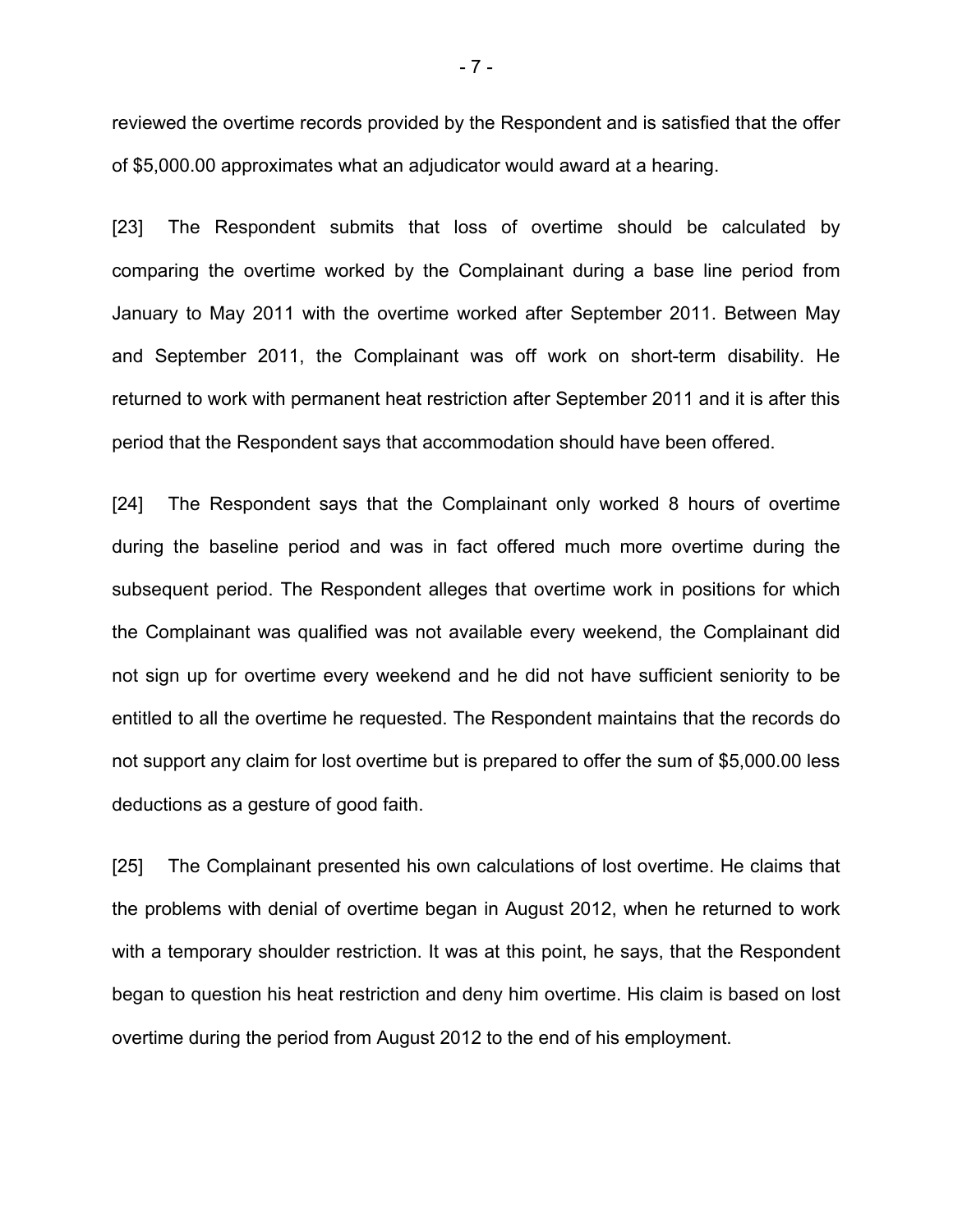[26] The Complainant says that overtime was available every weekend during this period and he signed up almost every weekend. His heat restriction was not a significant factor because the furnaces did not run on weekends and the only jobs he was restricted from doing involved cleaning out the furnaces. He was qualified for numerous other jobs available. He also says that he had sufficient seniority to work most weekends and sometimes senior employees were required to work overtime they did not ask for on weekends when he had signed up and was not offered overtime.

[27] The Complainant did his own review of his pay records and alleged that during the period in question there was about \$30,000.00 in overtime earnings available. He said the he earned about \$3,000.00 in overtime. If he had been give half of the overtime he signed up for, he estimates that he would have earned an additional \$14,000.00.

[28] In *Damianakos v. University of Manitoba*, 2015 CanLII 11275 (MB HRC) and *Nachuk v City of Brandon*, 2014 CanLII 20644 (MB HRC), it was held that it is not appropriate for an adjudicator under Section 37.1 to make findings of fact on disputed issues. The adjudicator should proceed on the assumption that the allegations in the complaint have been proved and on agreed facts. However, in most cases the assessment of financial loss will depend on findings of fact that are not included in the complaint and in this case, most of these facts are in dispute.

[29] I have approached this problem through a two-step test. First, I considered whether the Respondent has calculated its offer based on appropriate legal principles and has evidence to support its position. I find that it has. Second, I considered whether the Complainant could make a case, supported by evidence, for a significantly higher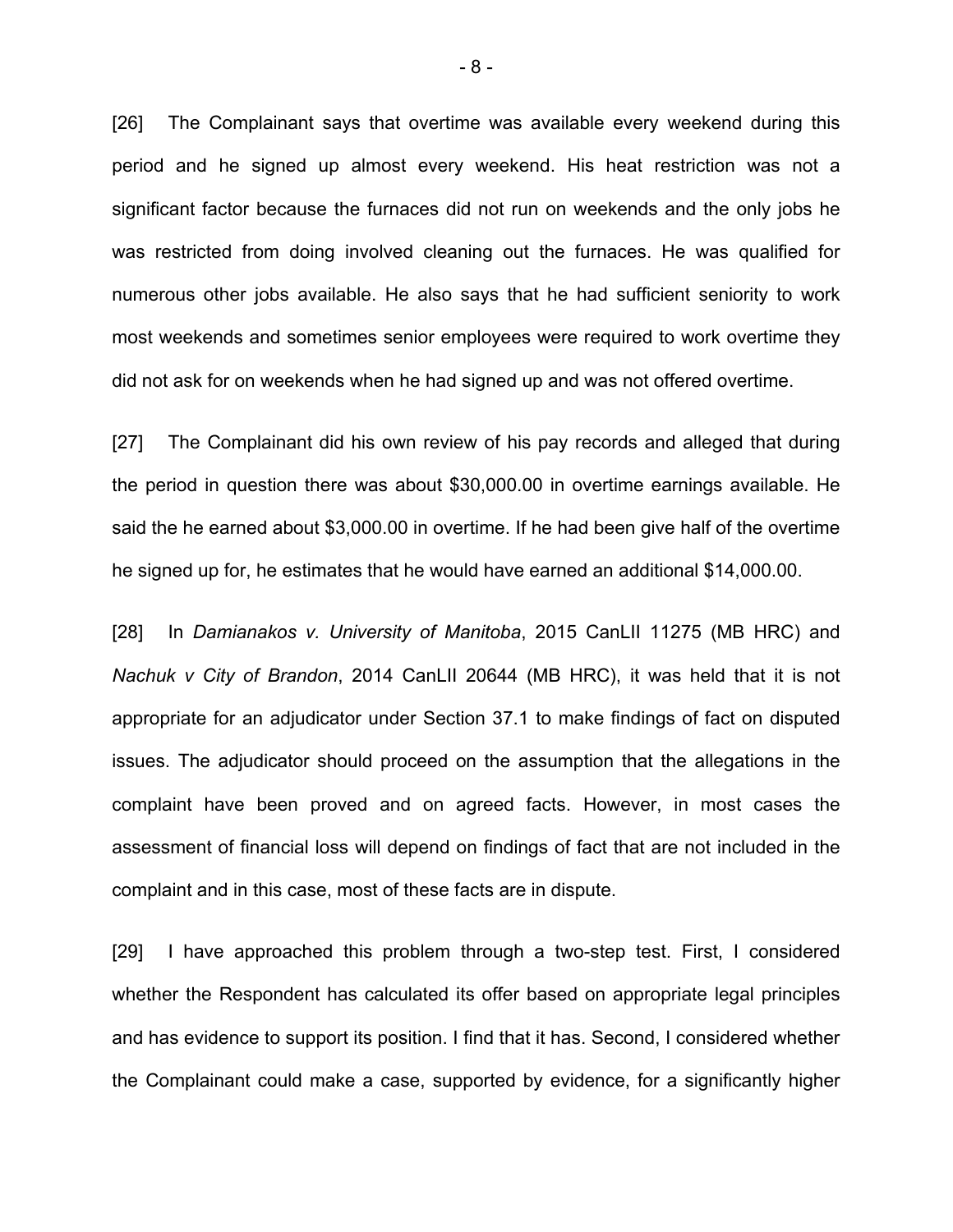amount of compensation than the amount in the offer. I also find that he can. In these circumstances, it is not appropriate for me to attempt a detailed analysis of the limited evidence before me in an attempt to decide which position is more reasonable.

[30] I do not believe it is necessary for an adjudicator to find that an offer is not reasonable in every case where there are facts in dispute. There will be cases where the Complainant is advancing an obviously unreasonable position that is not supported by law or evidence and other cases where the difference between the parties' positions is insignificant. However, in this case the Complainant has made a reasonable enough argument that he should be allowed the opportunity to present it at a hearing.

[31] If the case proceeds to adjudication, there is a possibility that the Complainant's arguments will be rejected and he will receive considerably less than the amount of the offer. However, in the *Damianakos* decision, Chief Adjudicator Walsh held that this was not a factor, which an adjudicator should take into account when assessing an offer under Section 37.1. The result of finding an offer to be reasonable under Section 37.1 is that the proceedings will be terminated if the Complainant rejects the offer. The adjudicator is therefore in a different position from a lawyer advising a client or a mediator in a non-binding mediation who can only recommend or urge a Complainant to accept an offer. The standard of reasonableness should be varied accordingly.